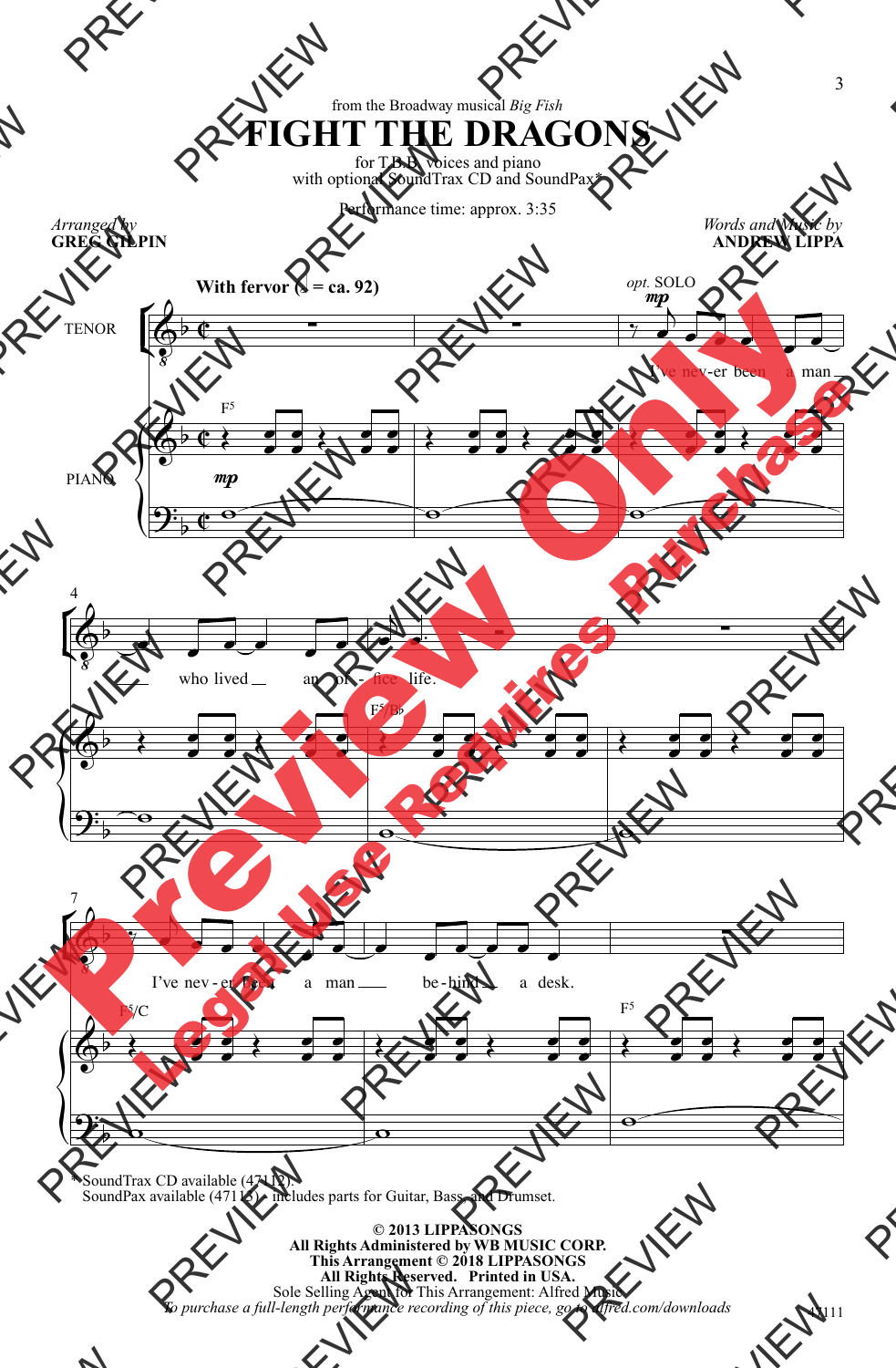

47111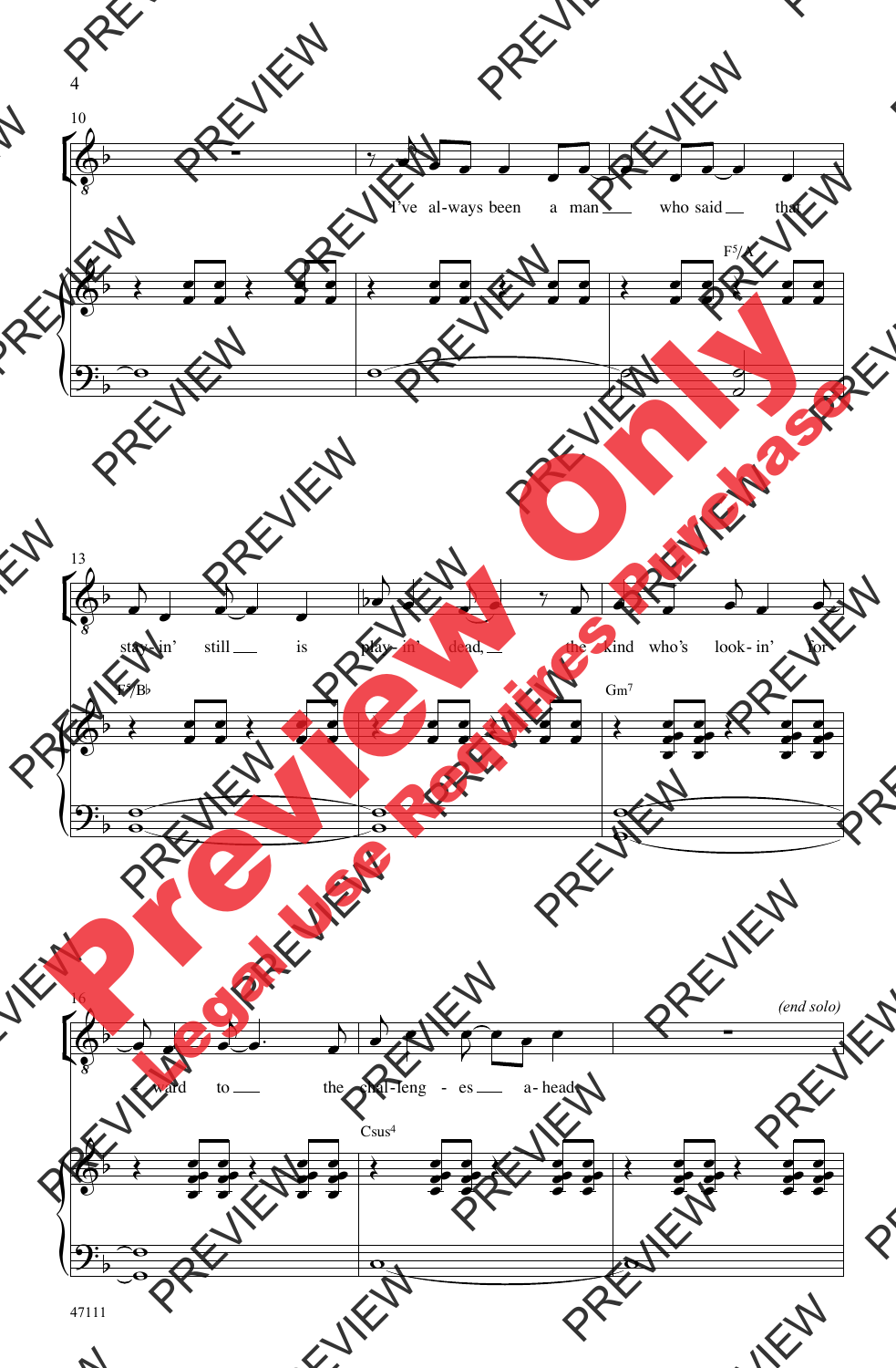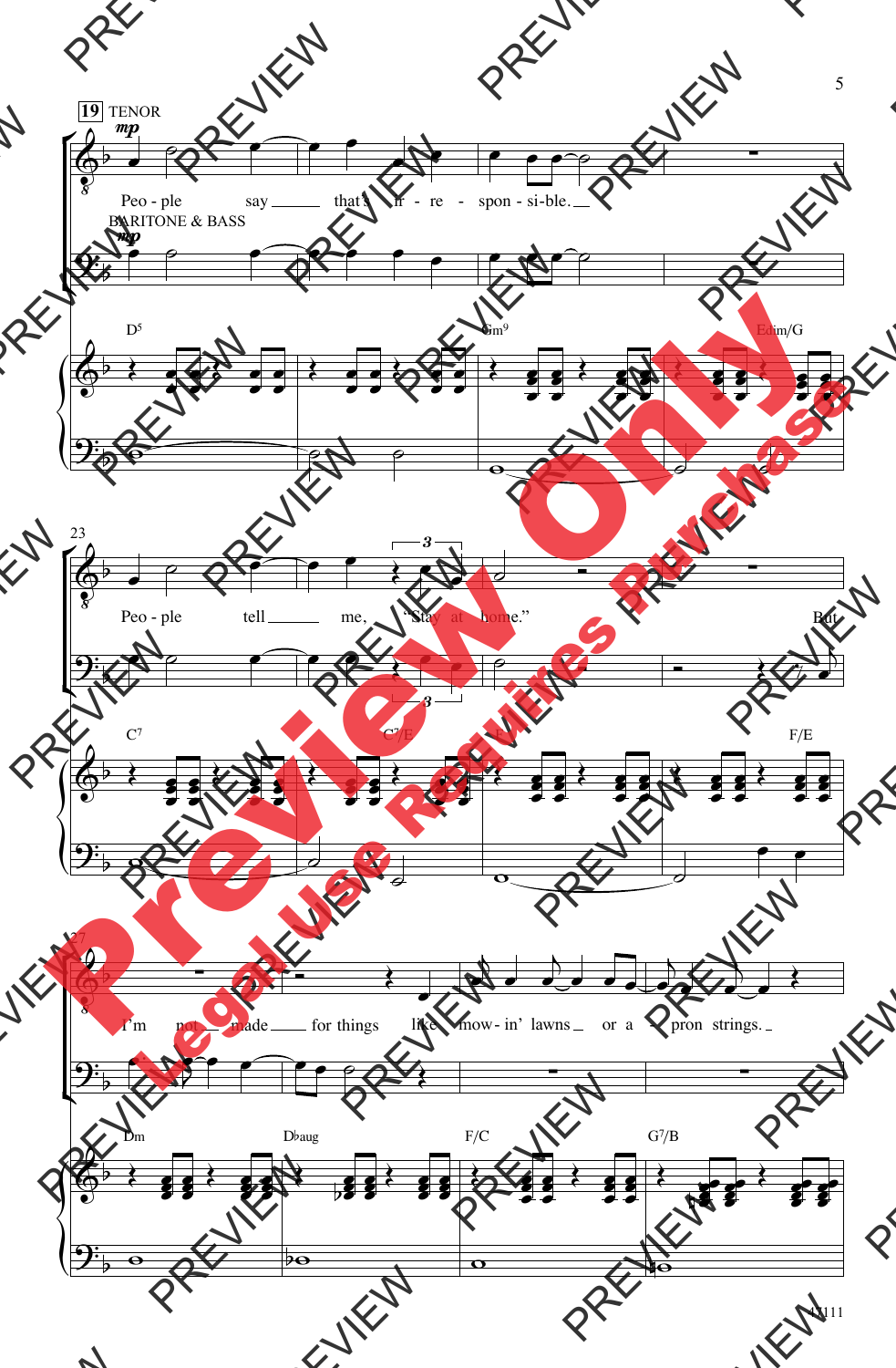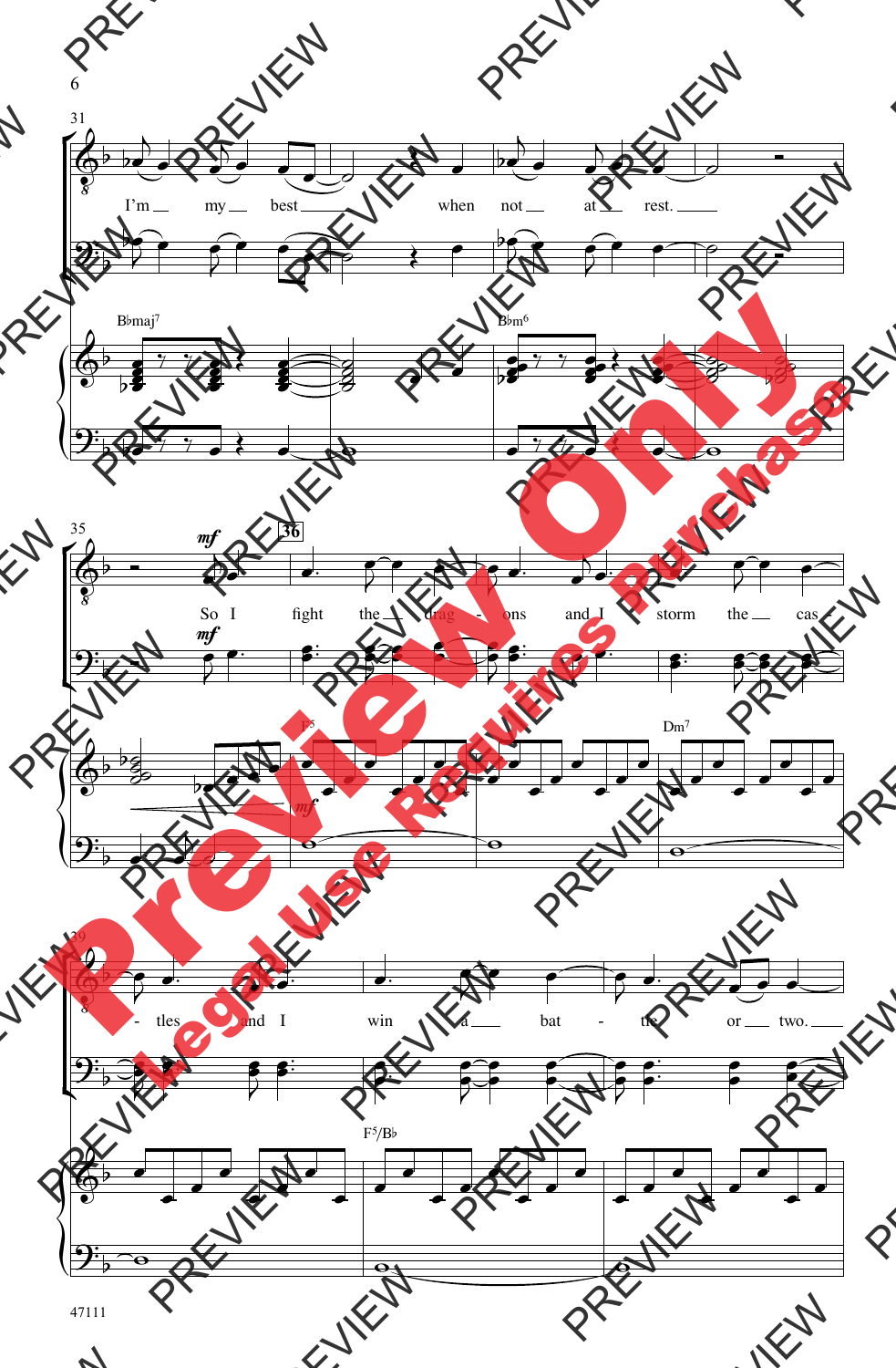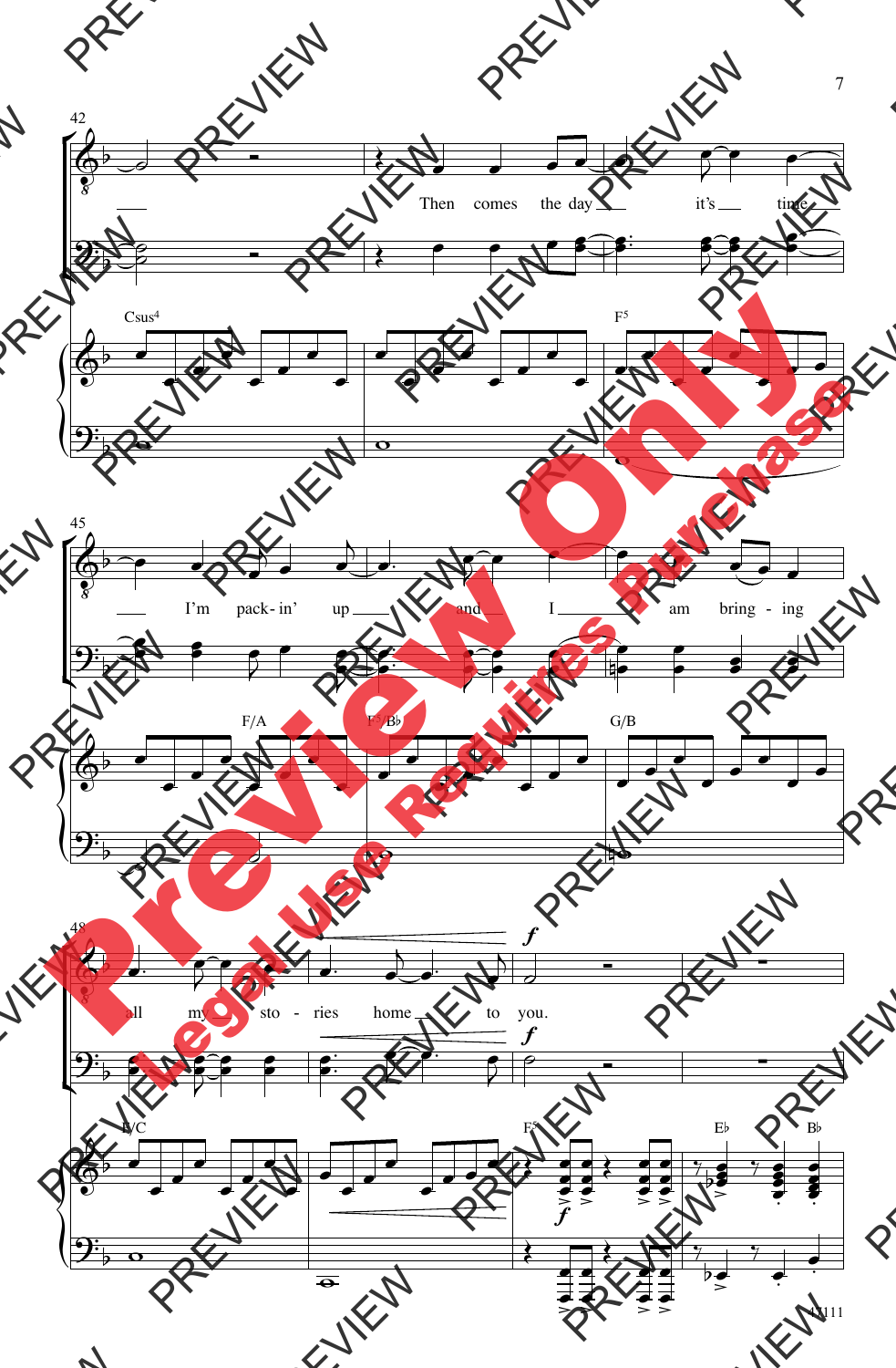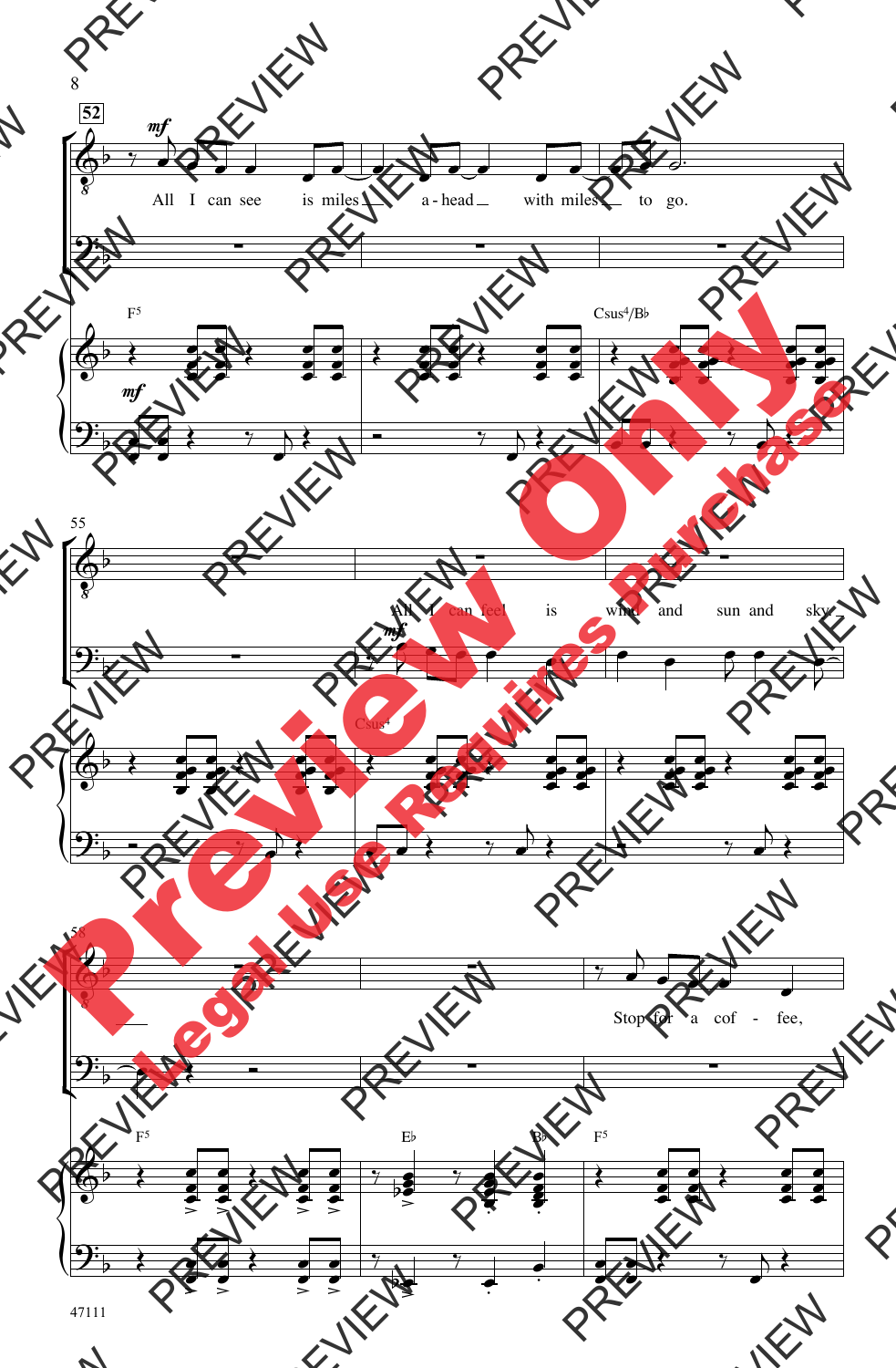![](_page_6_Figure_0.jpeg)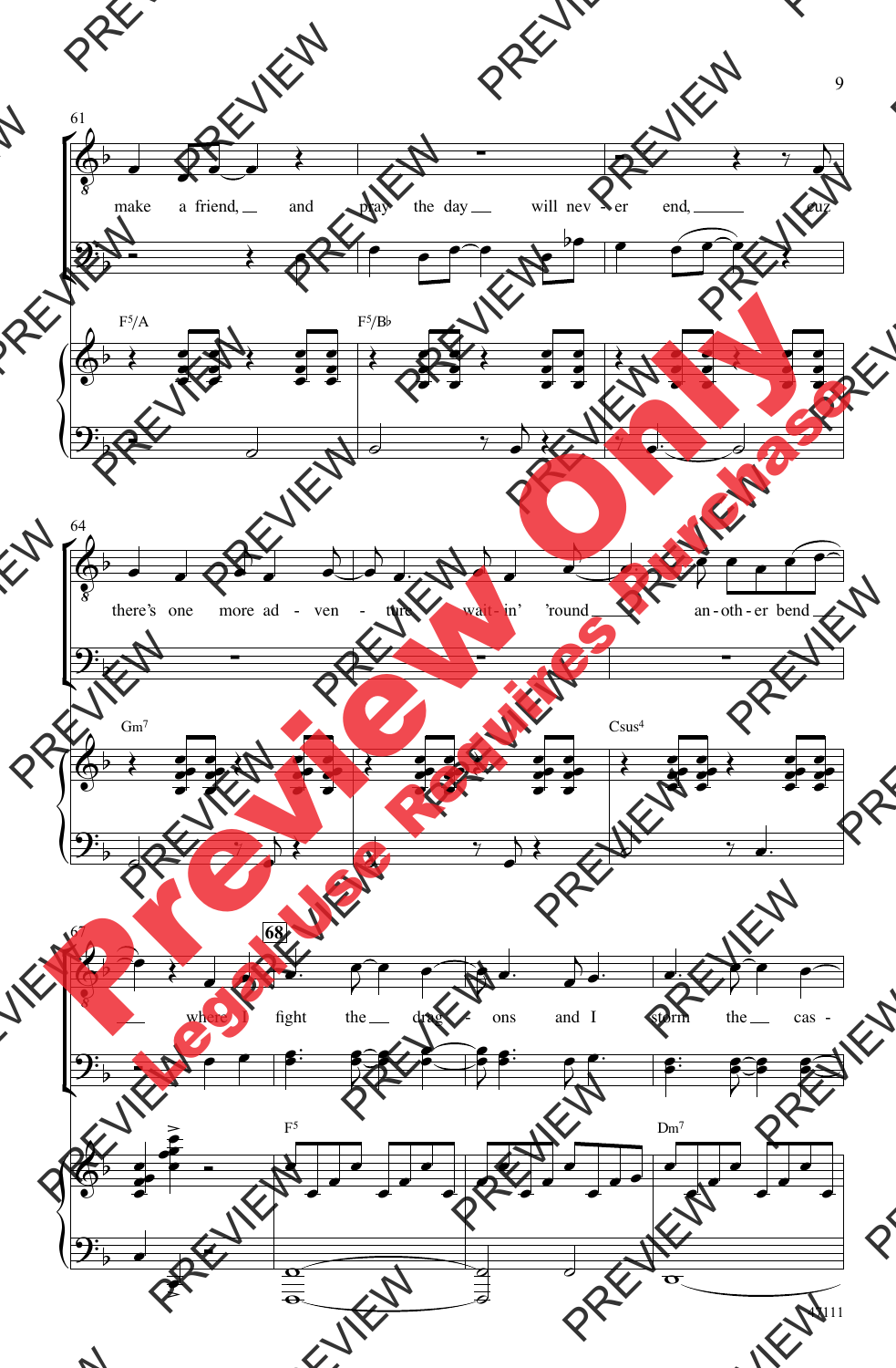![](_page_7_Figure_0.jpeg)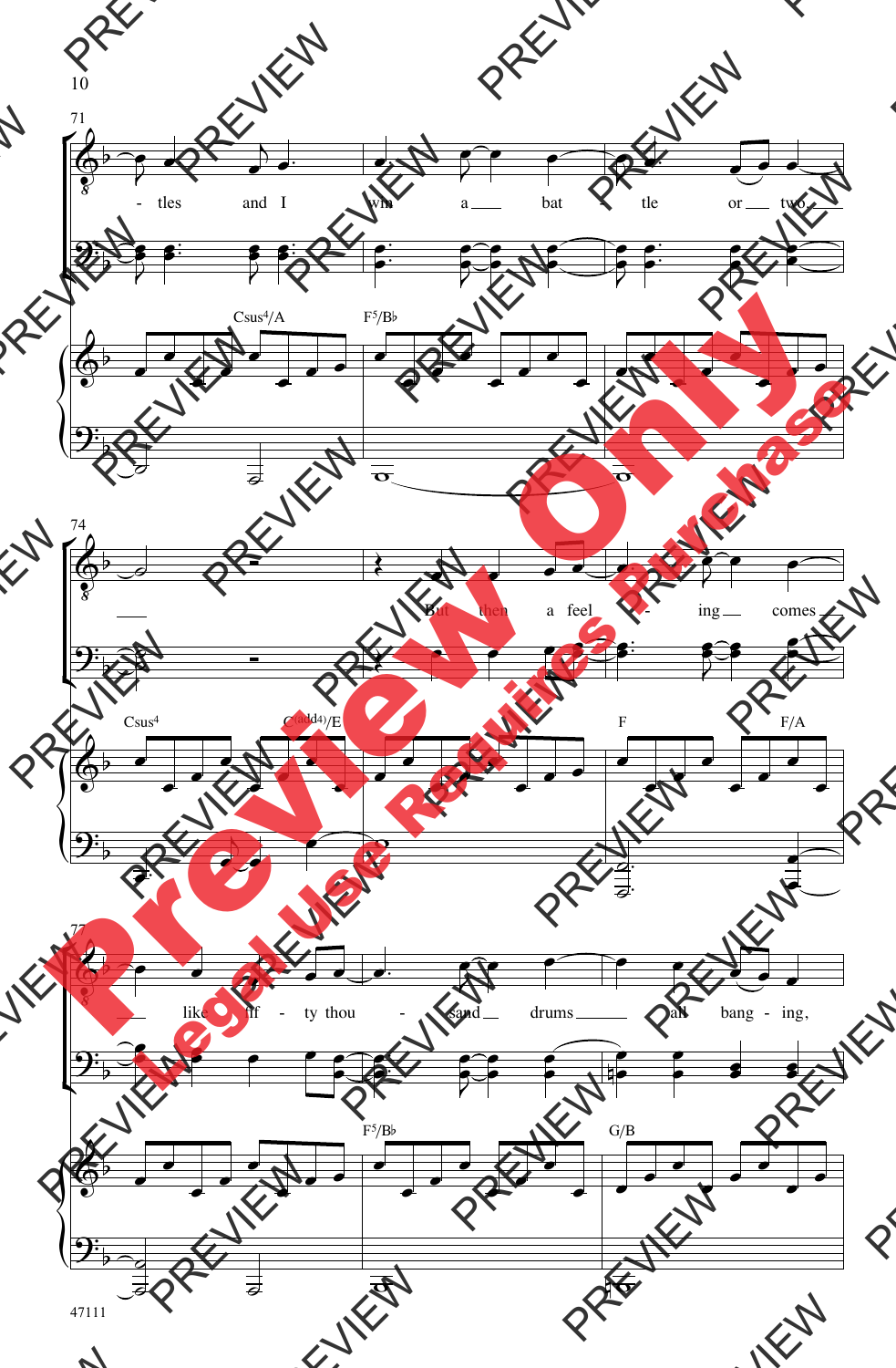![](_page_8_Figure_0.jpeg)

47111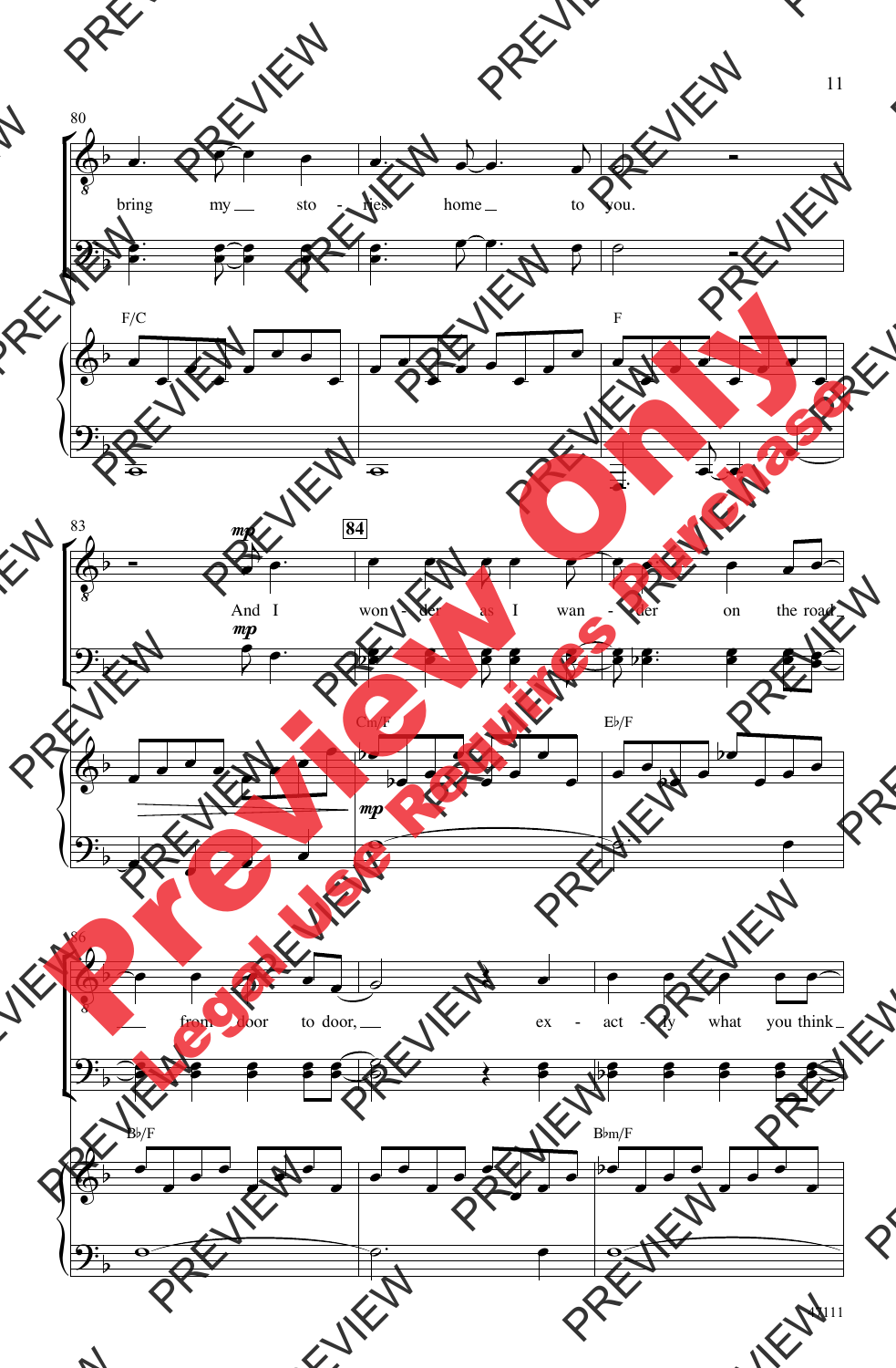![](_page_9_Figure_0.jpeg)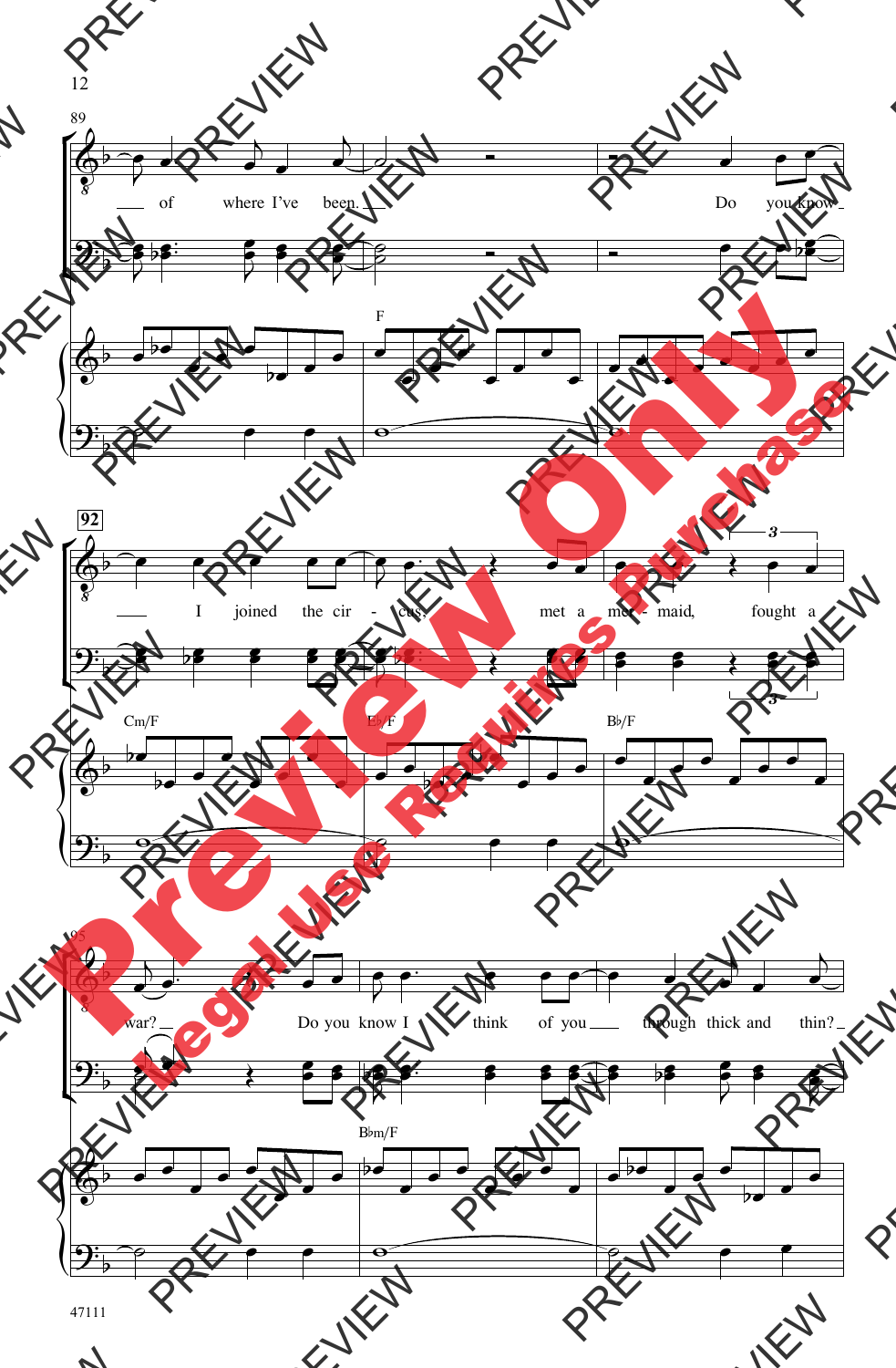![](_page_10_Figure_0.jpeg)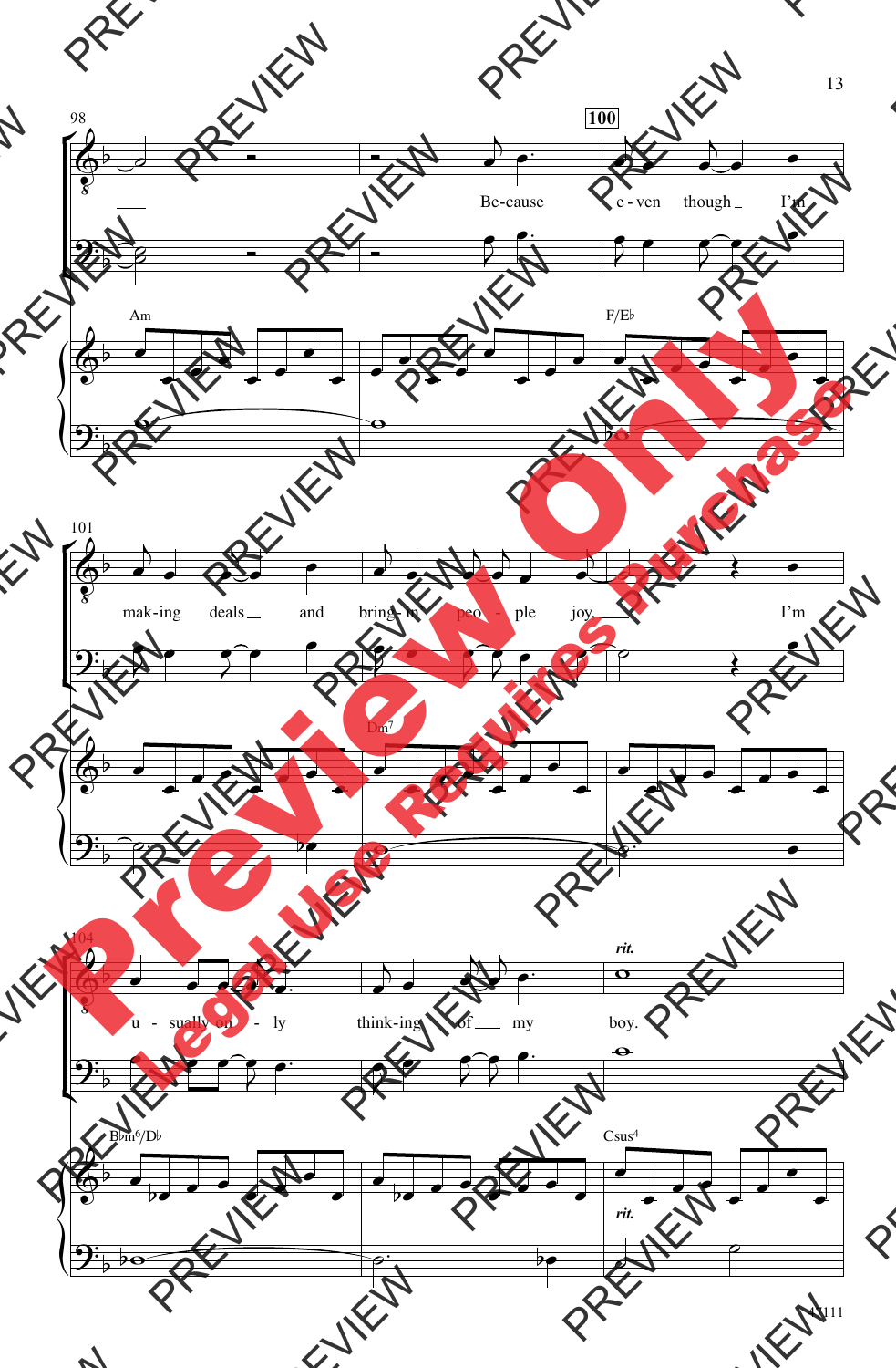![](_page_11_Figure_0.jpeg)

47111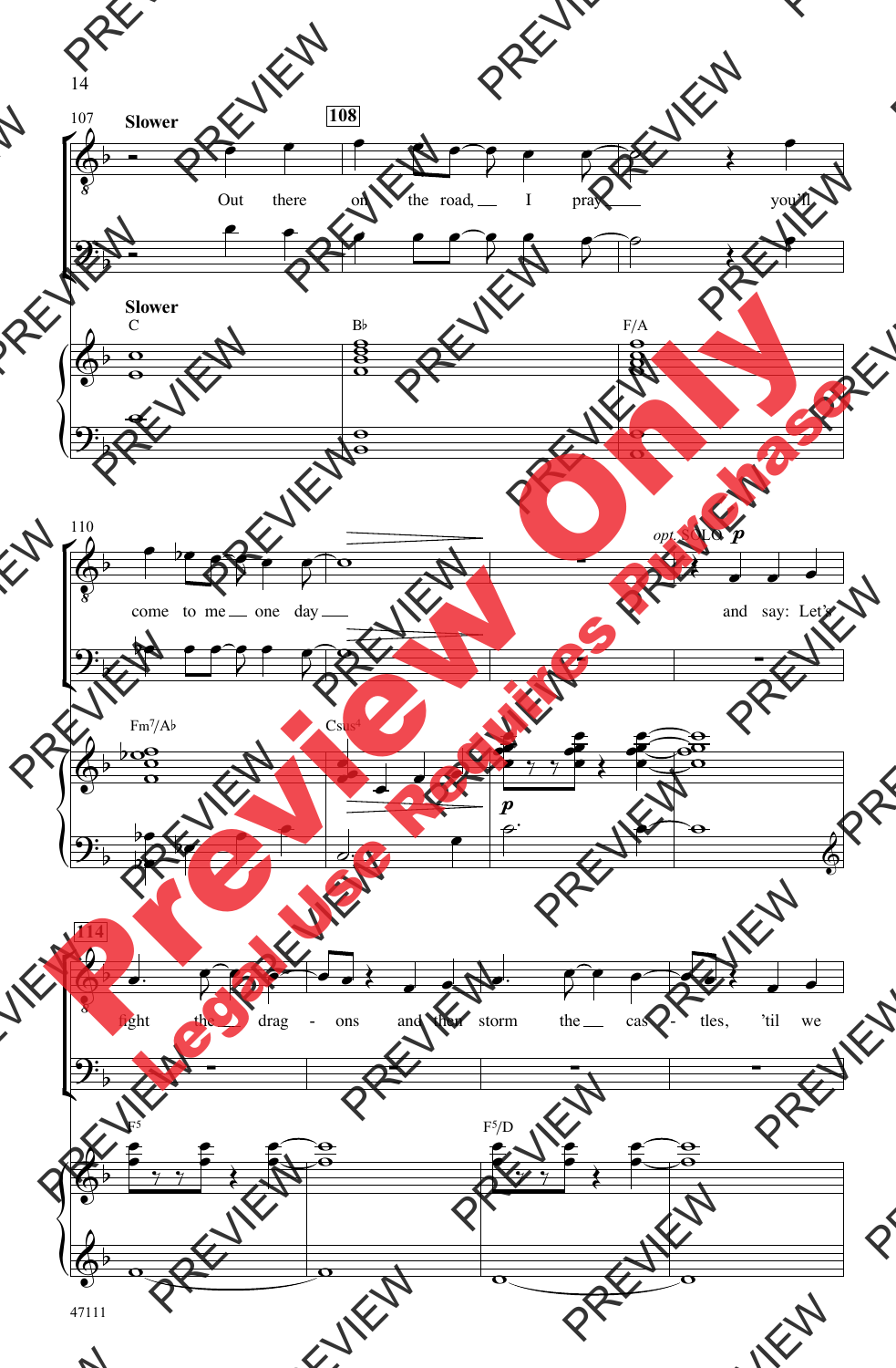![](_page_12_Figure_0.jpeg)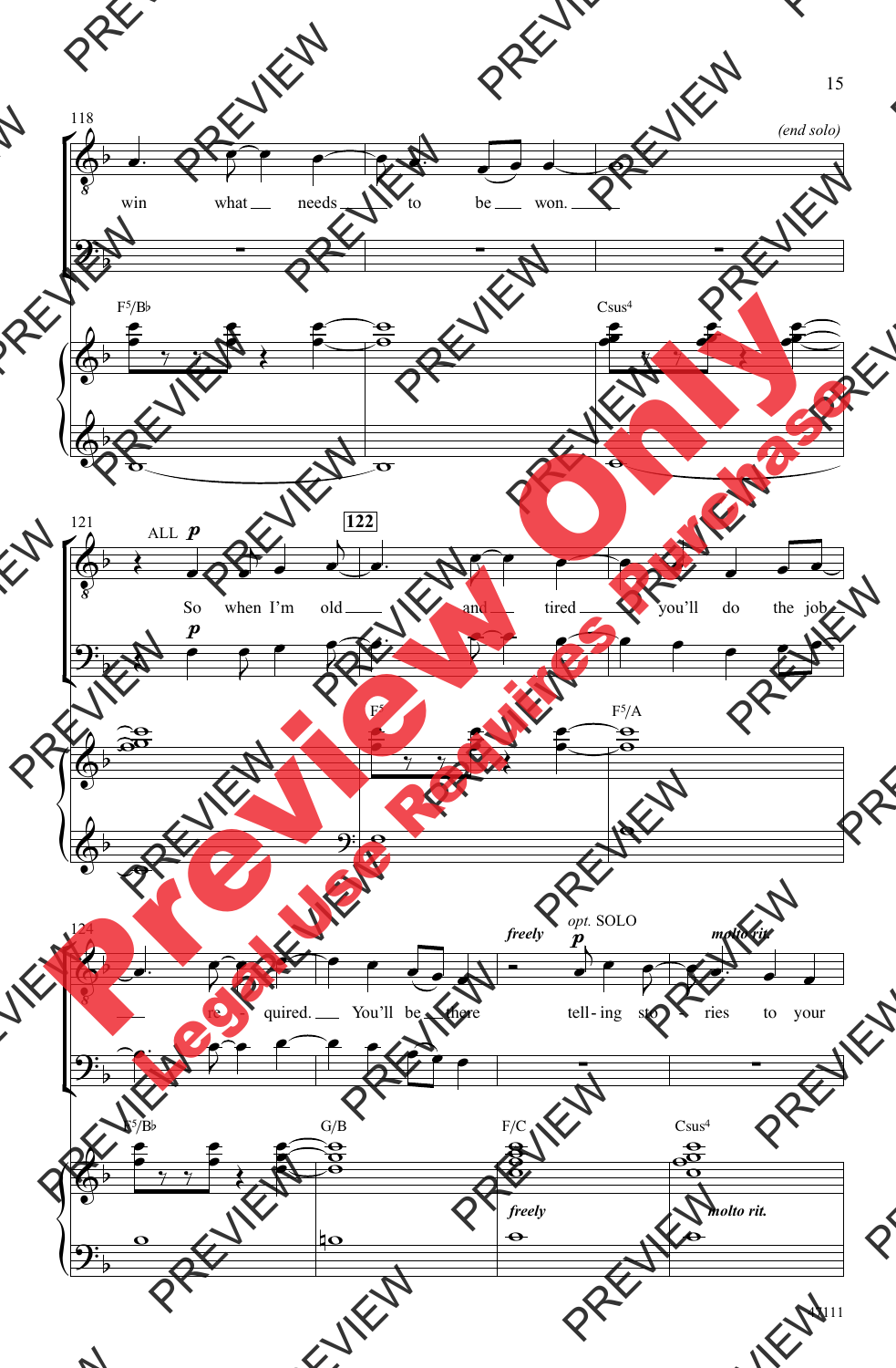![](_page_13_Figure_0.jpeg)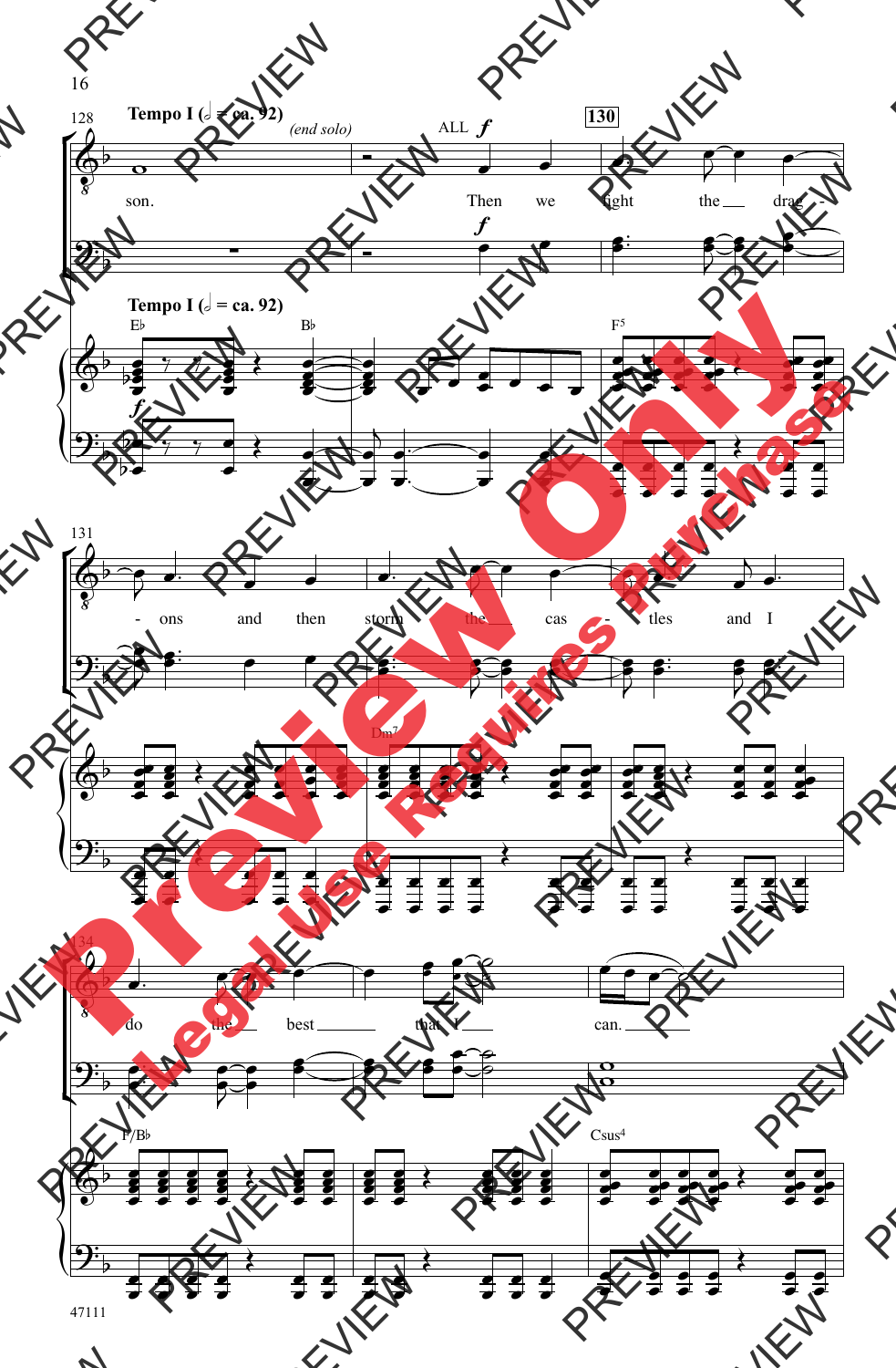![](_page_14_Figure_0.jpeg)